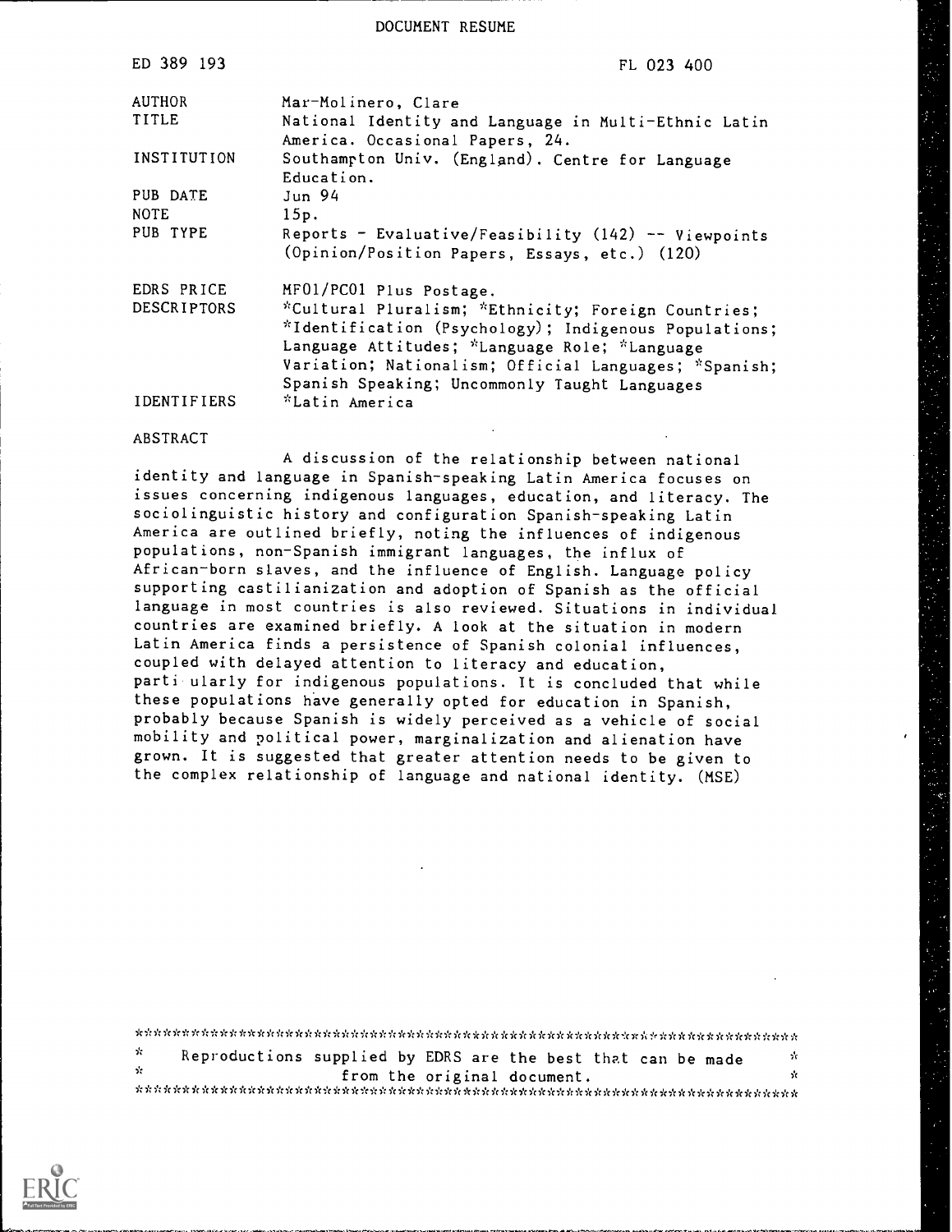

 $\cup$  $\cup$  . The set of  $\cup$  $\mathcal{T}$ 

 $\sigma$  and  $\sigma$ 

# BEST COPY AVAILABLE

JUNE 1994

 $\mathbf{C}$ 

TO THE EDUCATIONAL RESOURCES INFORMATION CENTER (ERIC)."

روية ب

"PERMISSION TO REPRODUCE THIS MATERIAL HAS BEEN GRANTED BY

U S DEPARTMENT OF EDUCATIONAL RESOURCES INFORMATION<br>EDUCATIONAL RESOURCES INFORMATION<br>CENTER (ERIC)<br>We This document has been reproduced as<br>received from the person or organization

originating it

CI Minor changes have been made to improve reproduction quality

 $\sim$ Points of view or opinions stated in this document do not necessarily represent official OERI posilion or policy

CLARE MAR-MOLINERO

NATIONAL IDENTITY AND LANGUAGE

IN MULTI-ETHNIC LATIN AMERICA

CENTRE FOR LANGUAGE IN EDUCATION UNIVERSITY OF SOUTHAMPTON OCCASIONAL PAPERS, 24

ED 389 193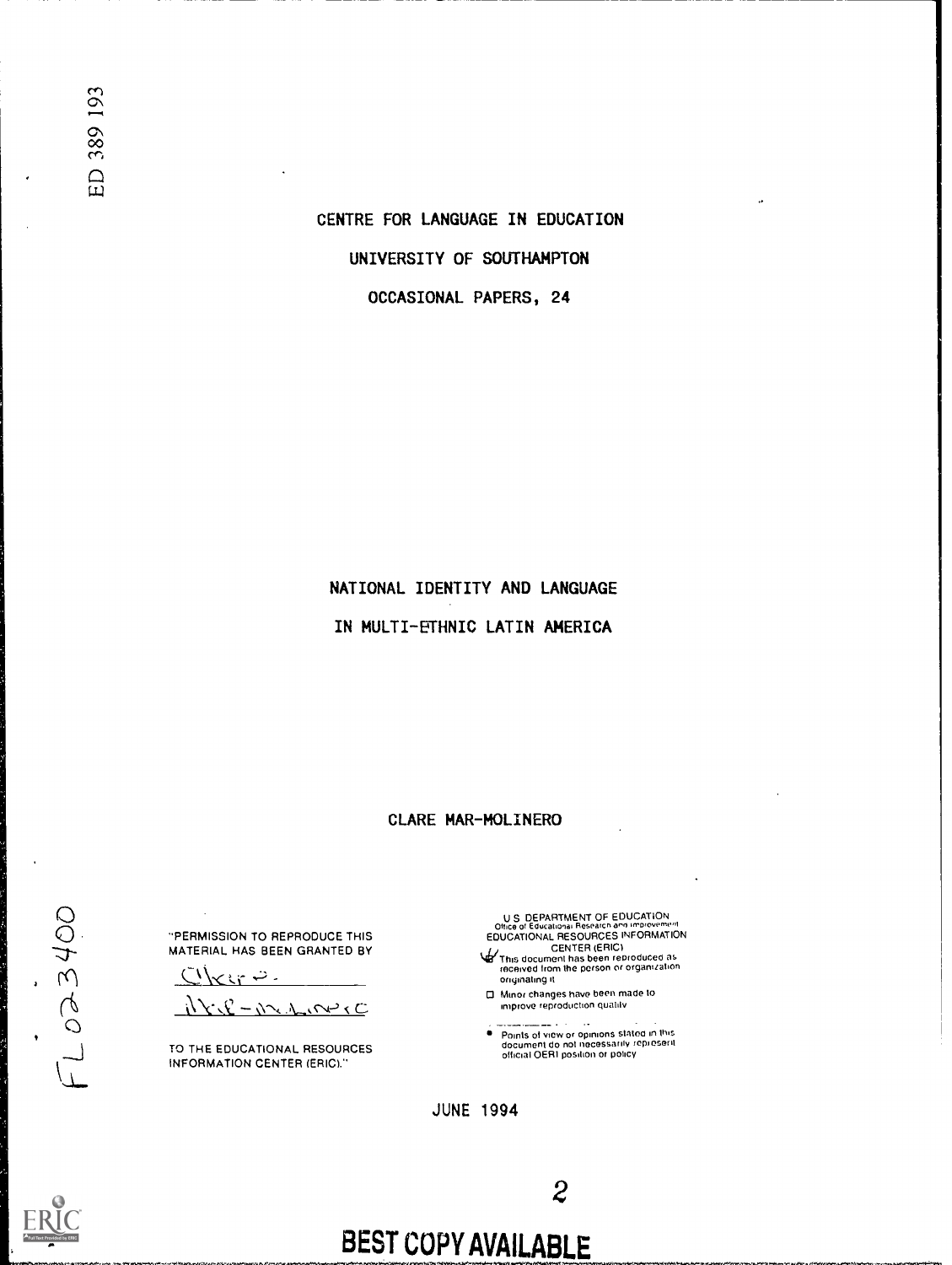### NATIONAL IDENTITY AND LANGUAGE IN MULTI-ETHNIC LATIN AMERICA

### Clare Mar-Molinero

### Introduction

Spanish, or Castilian', is a world language spoken today by over 350 million people, for the vast majority as their first language. In the place of its origin, Spain, its role as an essential marker in the evolution of Spanish nationalism is similar to that of many languages in Western European nation-states. The part that Spanish has played in the construction of national identity in the nations of Latin America is somewhat different. Here, as language of the colonisers, Spanish cannot claim a 'natural' right to be the national language. It is, nonetheless, the national and/or official language of the majority of Latin American nations. In this paper I will examine how this has come about, what the relationship between Spanish and other, particularly indigenous, languages is, and in what way this contributes to our understanding of the relationship between language and nationalism, and how this is reflected in education and literacy programmes.

Before attempting to answer some of these questions, it is necessary to sketch a brief picture<br>of the sociolinguistic situation of Spanish-speaking Latin America. (see, e.g., Diez et al,<br>1980:117-135) While the role of Eng examine the nations of the former Spanish empire. I will not be discussing the situation of the large and significant group of Spanish speakers who now form part of the U.S. population, nor of the island of Puerto Rico, given its special U.S. status.<sup>2</sup>

The sociolinguistic configuration of Spanish-speaking Latin America<br>Spanish is spoken by a significant part of the population -- significant for its size or for its status -- in Mexico; the Central American states of Guatemala, Honduras, El Salvador, Nicaragua, Costa Rica and Panama; on the Caribbean Islands of Cuba and the Dominican Republic; and in the South American states of Colombia, Venezuela, Paraguay, Uruguay, Argentina, Chile, Bolivia, Peru and Ecuador. Under the Spanish Empire these eighteen independent states formed part of far larger political groupings, being divided into four Viceroyalties, and were not considered separate discrete nations. They were conceived by the Spaniards as part of a greater imperial *Hispanidad*, but had in fact brought together indigenous empires and ethnic communities of the colonial or post-colonial periods. The emergence, then, of separate states during the wars of independence in the early nineteenth century involved the development of separate national identities for these countries of government and the state was never in real doubt. This language was of course Spanish, even where attempts were made to particularise a variety of it to characterise a specific state. As Anderson writes,

(...) whether we think of Brazil, the USA, or the former colonies of Spain, language was not an element that differentiated them from their respective imperial metropoles. All, including the USA, were creole states, formed and led by people who shared a common language and common descent with those against whom they fought. Indeed, it is fair to say that language was never even an issue in these early struggles for



1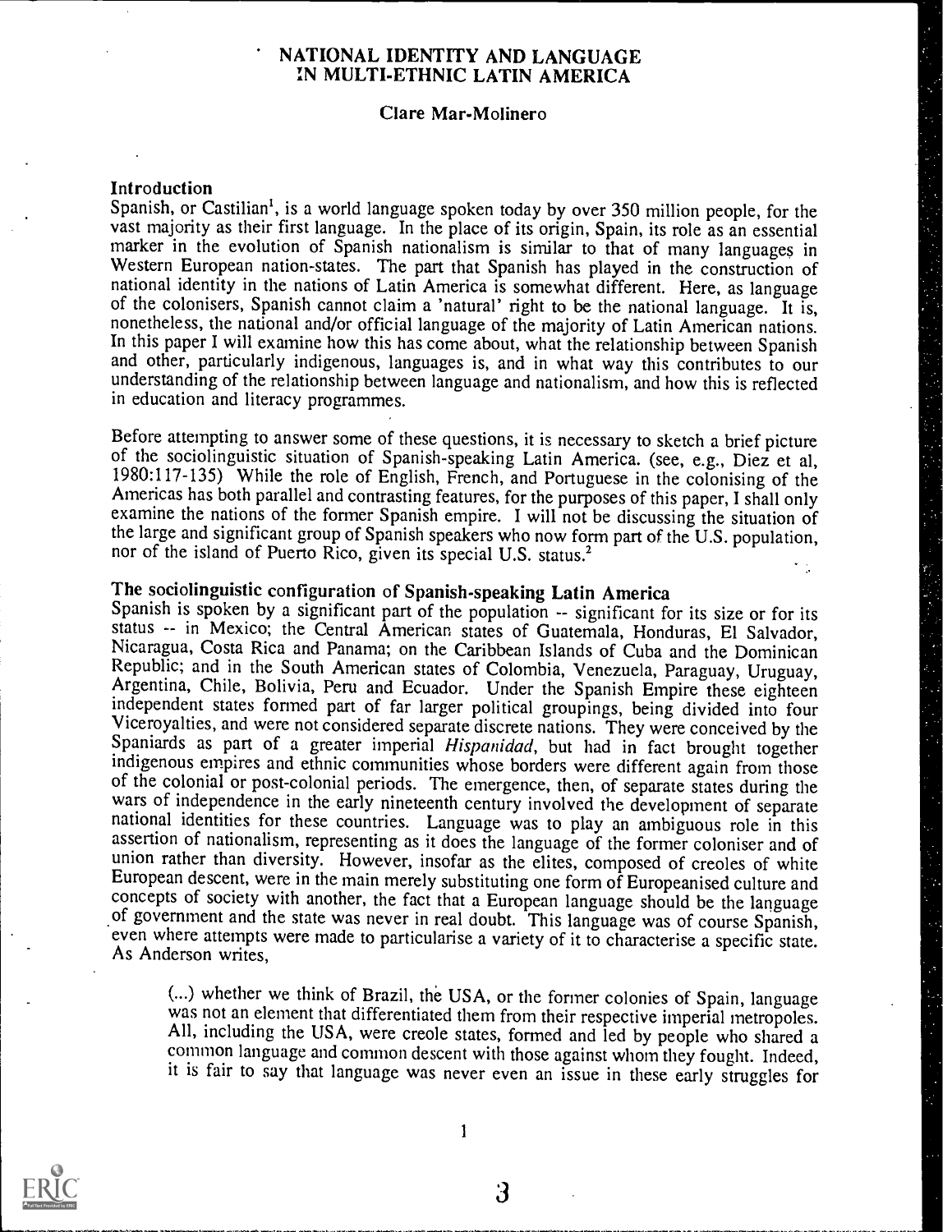Alongside Spanish in many Latin American states, to a greater or lesser degree, can also be found indigenous Amerindian languages. There exists a wide variety of these languages, isolated as their speakers have been by geography, lack of access to communications systems, and by political, social and economic oppression. At the time of the arrival of the Spaniards, hierarchies between these language across large areas.

The presence of large groups speaking these pre-colonial languages is still significant today in the Andean states, parts of the Amazonian basin, most of the Central American states, and Mexico. These groups are in their great majority underprivileged, second class citizens in the imposed state within which they live. In other Latin American states, such as Argentina or Cuba, the original indigenous populations have been more or less wiped out.

These are not, however, the only influences in modern Latin American linguistic contexts.<br>At least three other features need to be borne in mind. The first is the extent to which other, non-Spanish immigrant languages have them, such as Galician, Basques or Catalans; and the more recent arrival from the Far East of speakers of Japanese, Chinese or other Asian languages. To some extent these groups have influenced the form of Spanish that they have been integrated with, particularly as far as lexical and phonological features are concerned.

The second important factor to influence the language situation is the large influx of African-<br>born slaves during the years of the Empire, and in some cases, beyond. again, not all Latin<br>American states have been permanen

In present day Latin America a third factor is of great importance to the linguistic characteristics and that is the influence of English. Not only English as a world language which is dominating all parts of the world in terms of economic power and technological advancement, but more particularly, the English of the U.S. because of its very dominating and overbearing influence on its less devel century the British controlled much of the economic power in Latin America (building railways and owning mines and large stretches of agricultural land) making English a status symbol amongst the ruling classes. But now it is not only the elites of Latin American states who are exposed to the need to know (above all U.S.) English, in urban areas its use in the media (especially television and adv

The Castilianisation of Latin America<br>It is impressive how such a large geographical area with such a sizeable non-Spanish speaking population could, by the time of independence from Spain, have become so castilianised in terms, at least, of the dominant language. However, the language policies of the Empire had laid firm foundations for this process. These policies were to a large extent bound up with<br>the role of religion in the colonising of Latin America. Initially the Spanish missionaries saw<br>the sense of learning native langu



2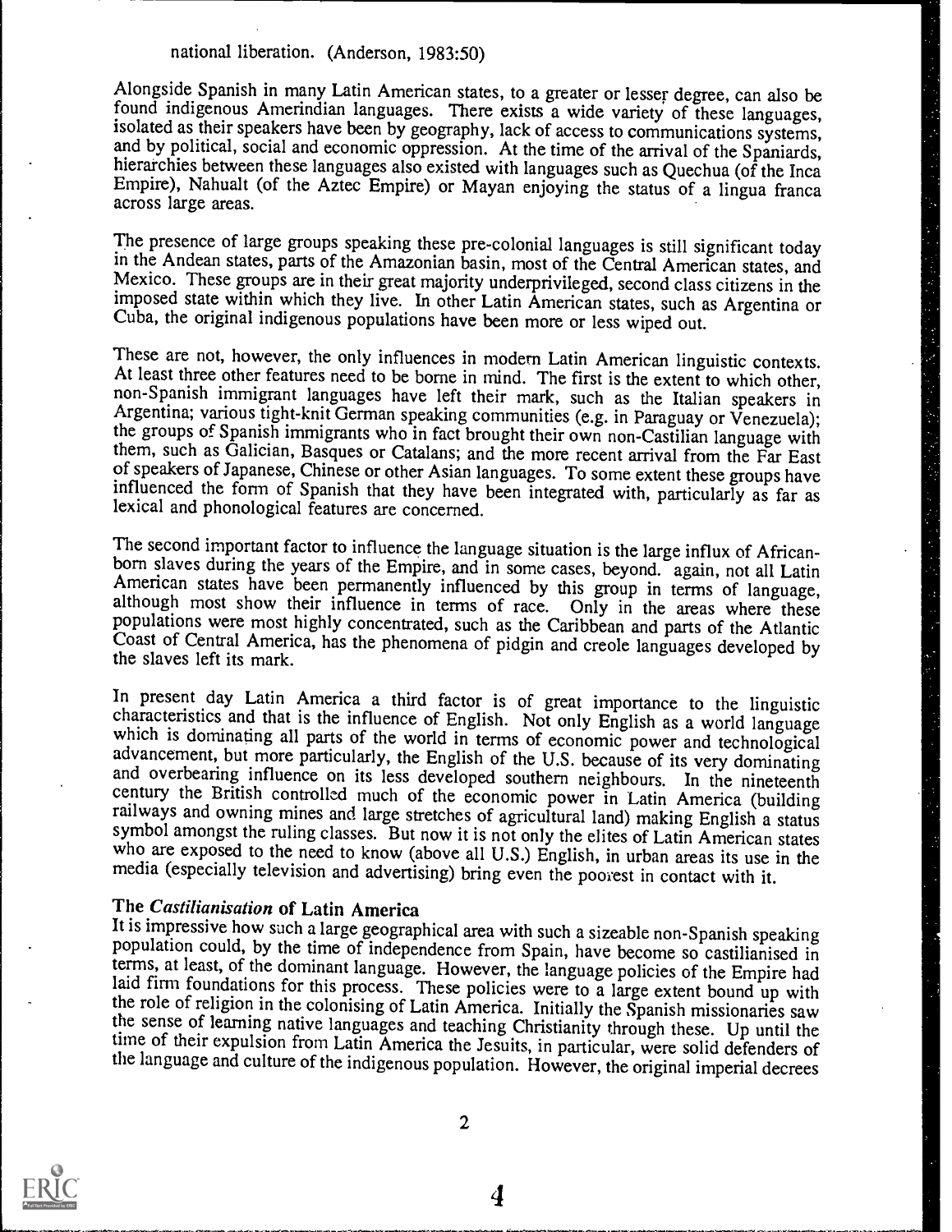that priests should learn the indigenous languages lapsed by default as these people preferred to use native interpreters, a group who were also widely used by the Spanish administrators of the colonies. As time went by, too, the colonisers saw the importance of castilianising the local native nobility and thereby gradually assimilating it into western ways.

It is not however until the seventeenth and eighteenth centuries when the use of Spanish and a thorough castilinisation of the conquered peoples became the official Spanish policy. The reasons for this, besides the common ones amongst colonising powers to impose their language, their culture and their dominance, included also the notion, argued by some, that Spanish, rather than an indigenous language, only was capable of transmitting the ideas and concepts of Christianity. A reason particular to Spain, also, was the increasing goal, especially of the Bourbon Spanish kings of the eighteenth century, to centralise and hegemonise all things Spanish by the dominance of Castile. It was not only the clergy in remote parts of Latin America who were instructed to use Castilian, but also those in Catalonia. By 1767, too, the Jesuits had been expelled from Latin America.

Part of the official castilianising language policies was to set up schools in rural areas to educate the indigenous population through Spanish. These schools seldom materialised, however, partly through lack of resources, partly because the local elites were not keen on the captive workforce being educated, or both. The use, therefore, of local languages continued much as before, while Spanish became firmly entrenched as the language of government, the Church, high culture and the dominating classes. Bilingualism of course did start to develop, both as the result of racial intermixing and the Indians' need for survival.

One critical difference, also, between Spanish and the indigenous languages was the fact that Spanish had a highly developed written form, making wider communications quicker. The role of literacy and its ambiguous status for the Latin American indigenous population remains a dilemma today, which I shall return to later. But even at the time of independence it has been argued that literacy, or specifically the 'print-word' was important in the construction of national identity. This is a theme well developed by Benedict Anderson in his book *Imagined Communities* (1983) where he argues that print language was instrumental in supporting the awakening nationalist movements of Europe's eighteenth and nineteenth century history. And while he notes that English in North America and Spanish in Latin America do not operate in the same way as European linguistic nationalism, the effect of the printed word is to create models and concepts which do in fact underpin the various nationalist independence movements in Latin America. He writes,

(...) the independence movements in the Americas became, as soon as they were printed about, 'concepts', 'models' and indeed 'blueprints'. In 'reality', Bolivar's Peruvianness jostled one another chaotically. But printed words washed away the former almost at once, so that, if recalled at all, it appeared an inconsequential anomaly. Out of the American welter came these imagined realities: nation-states; republican institutions, common citizenship, popular sovereignty, national flags, and anthems, etc., and the liquidation of their conceptual monarchical institutions, absolutisms, subjecthoods, inherited nobilities, serfdoms, ghettoes, and so forth. (...) Furthermore, the validity and generalizability of the blueprint were undoubtedly confirmed by the *pluralit* 

Spanish, then, having established itself as the dominant language throughout the Spanish Empire in the Americas, and particularly with its role as a written form of communication and vehicle for ideas, helped form the early inspiration for national identity in the emerging independent republics.

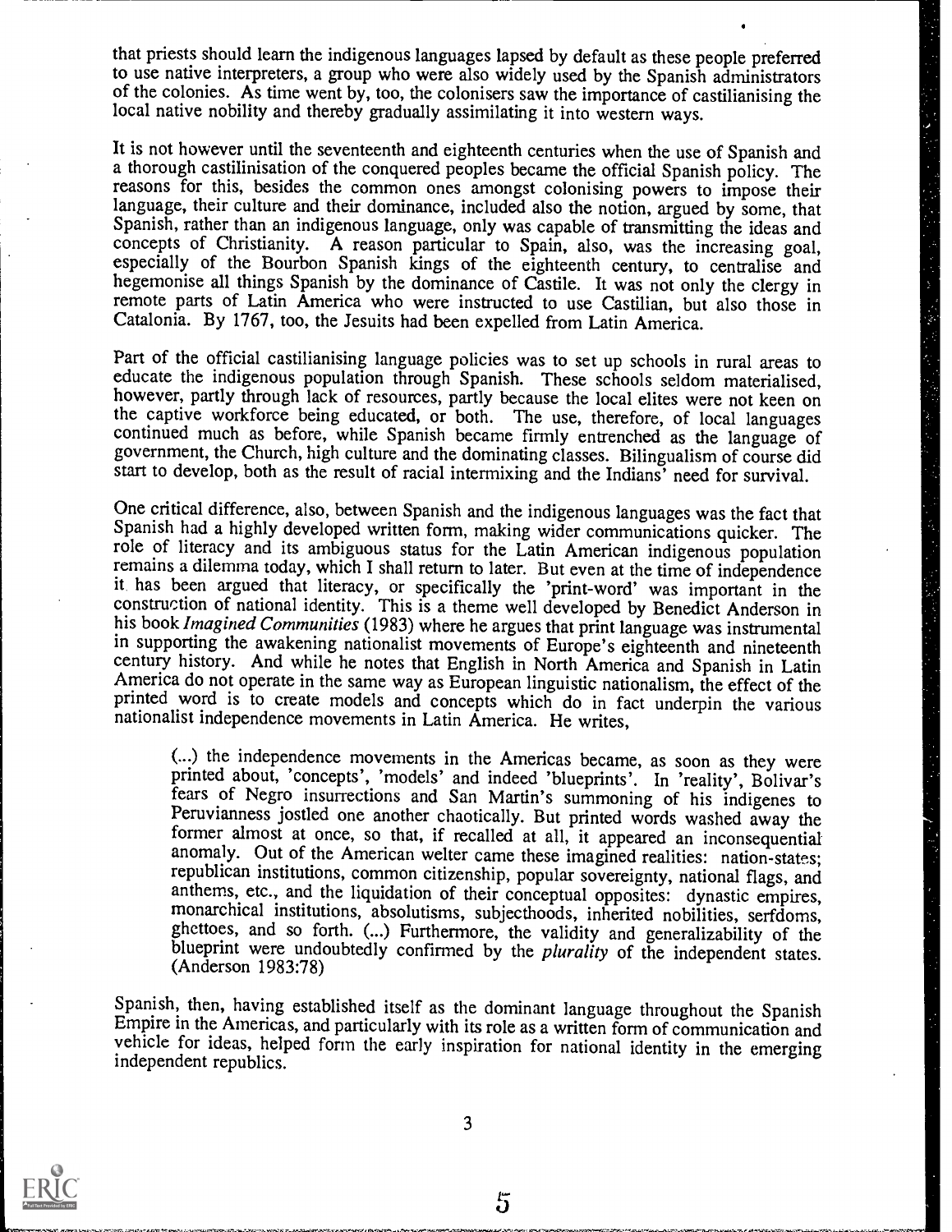Education, although largely restricted to the ruling classes, also helped to spread the values of a castilianised/Westernised world. As Campos Carr writes,

The history of education in Latin America demonstrates that it has always been used to colonize and propagate the dominant ideology -- the European one. During the colonial period, Spain's educational policy reflected the perspective of an imperial power. It created an elite, both lay and religious, which denied the value of native culture and history, and superimposed the values of the conquistadores.

After independence, education became the means for 'national integration' for each country, an attempt to unify a sometimes very diverse population under the allegiance of one flag. Education has remained, nevertheless, the product of the social class that has dominated each period. (Campos Carr, 1990:51)

### Language policies in independent Latin America

As a desire for independence from Spain grew, heightened by the Latin American colonies' frustration with the incompetence and ineffectiveness of a Spain recently annexed by Napoleon, it was inevitable that separate nations would be created from the amorphous Empire (see Lynch, 1973). The political divisions of the Empire, the geographical conditions of separation, size, and economic rivalries, all led to the emergence of independent republics.<br>In the mapping of these independence movements language obviously did not play a part as national identity marker since all the former colonies by now used Spanish as their dominant language. In this sense the nationalism movements were very different from parallel ones taking place then in Europe where ideas such as those inspired by the German philosopher Herder were preaching the supreme role of language as the soul of the nation and the essence of its people. However, in the drafting and re-drafting of national constitutions over the following century, many of these republics would see the need for recognising Spanish as their national or official language, thereby giving it importance in the formulation of national identity.

Today ten of the Latin American states that were former Spanish colonies enshrine in a current Constitution the status of Spanish or Castilian (Alvar, 1986). The majority of these refer to Spanish as the 'official' language, but in some states Spanish is referred to in legal decrees as the 'national' language. Clearly in such manifestly multi-ethnic societies the distinction between these two terms is extremely important. In those states where 'national' is used, such as Paraguay, Ecuador and Peru, the term 'national' is now used to refer to indigenous languages as well. Alvar (1986) makes a clear distinction between these two terms:

(...) lengua oficial serfa la que un Estado tiene como propia para la publicacidn de todos sus instrumentos legales, y, en determinados pafses, la que de entre todas las hablan diversidad de lenguas regionales. Según esto, nacionales son todas las lenguas que se hablan en los territorios de un pals, pero oficial sólo es una (...) (Alvar, 1986:  $(300)^1$ 

By this definition he also, however, implies that the official language will be that of the



<sup>1</sup> ...official language would be that which a State considers appropriate for the publication of all its legal instruments, and, in certain countries, the one which, amongst all the national ones, serves as the means of communication for the citizens who speak a variety of regional languages. According to this, national languages are all those which are spoken within a country's borders, but the official one is only one.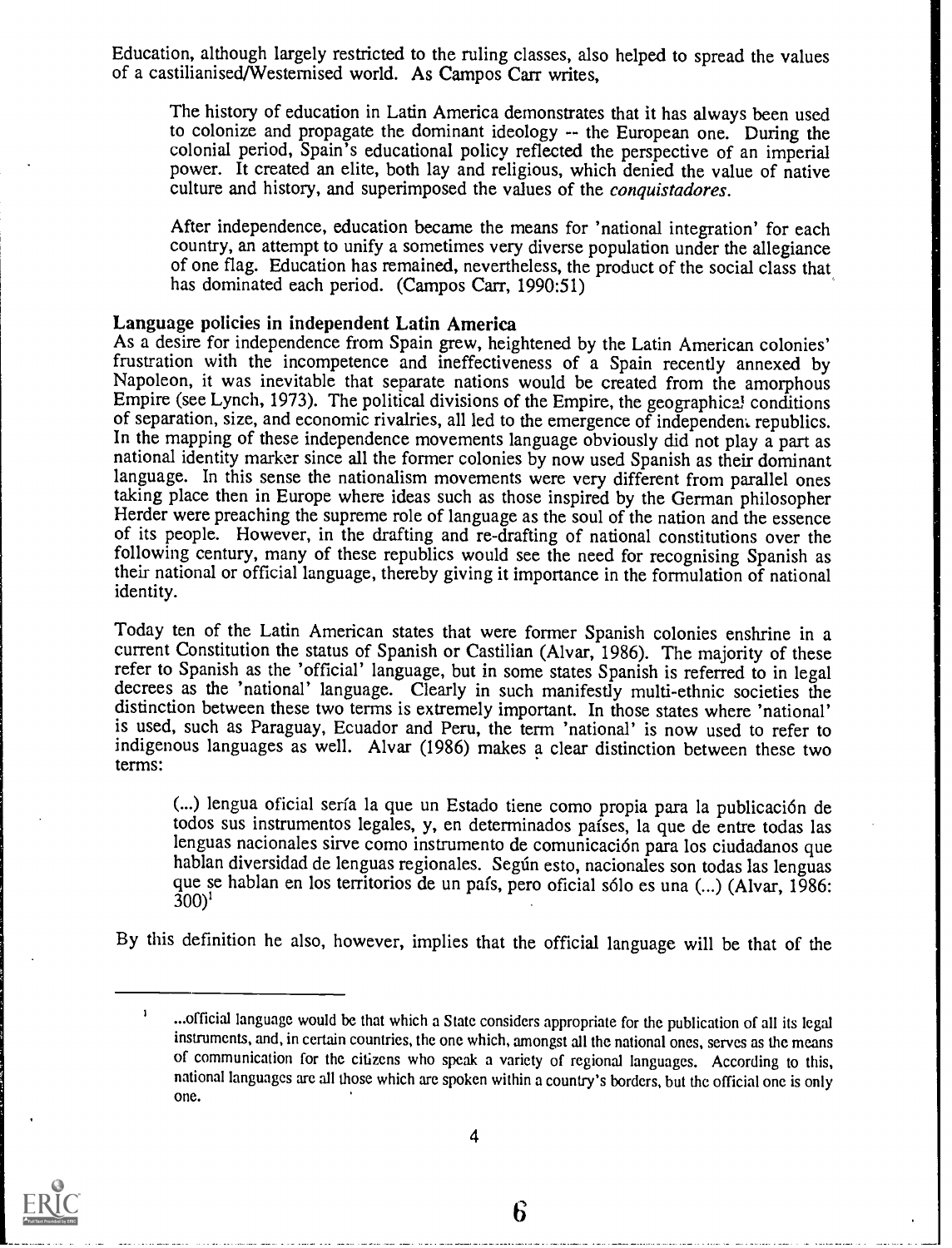Constitution of any state (as the language of the 'instrumento legal'), which clearly makes Spanish the official language of all the former Spanish colonies, as they were all to draft Constitutions written in Spanish. Certainly, in the case of Mexico, while not proclaiming any particular status for Spanish, the constitution does state that only Spanish can be used for purposes of government and law (Cifuentes, 1992).

Constitutions, it can be argued, form part of the national consciousness by enshrining rights and duties of a nation's members, but it also establishes citizenship, and these rights and duties are only accessible if citizenship can be attained and understood. Those members of a state who do not speak the official language are in danger of being disenfranchised; and those who do not read the legal documents issued in this language may well be considered second class citizens, if citizens at all. In very many of the original constitutions of the early nineteenth century citizenship and its associated rights were limited to those who could read and write. With the realization that the states could not or would not deliver the necessary education to allow substantial parts of their populations reach this goal, the constitutions were gradually amended. (Alvar, 1986) The implications of this for literacy and bilingual education programmes even today will be discussed later.

The status of languages in the Paraguayan constitutions has always reflected the very different situation of the main indigenous language in this former Spanish colony compared with all the other Latin American ones. Largely as a result of the fact that this was where the Jesuits had their headquarters until they were forced to leave the Americas, Guarani enjoyed and has continued to enjoy a prestige and acceptance that no other pre-colonial language has known. Even amongst the creole class and in the urban areas, there are few, even today, who are Paraguayanness, even while Spanish is the language of government and official public use. 'Guarani is (...) a prerequisite for status as a genuine Paraguayan' (Fasold, 1984:15). The social stigma attached to using and learning other indigenous languages has not occurred with Guarani. The castilianisation process was not so strong here and did not replace the more usual equation of national identity marked by national  $(i.e.$  'ethnic') language.

More recently in Peru, legislation has attempted to upgrade the major non-Spanish languages spoken here. First, in 1975 Quechua was proclaimed a co-official national language. But the failure of the radical military administration of 1968-75 to impose indigenist changes on the nation also meant that this legislation was replaced by 1980 by a law which gave co-official status with Spanish to Quechua or Aymara in designated regions (Cerrón-Palamino, 1989). As I have argued on various occasions (e.g. Mar-Molinero & Stevenson, 1991, Mar-Molinero, forthcoming) the use of the Territoriality Principle to assign language rights is a questionable one, restricting languages, as it does, to confined and often insignificant areas. In the case of Peru this language legislation denies the very important existence of Quechua and Aymara in the urban areas, and in particular, Lima, to which much of the indigenous population has been forced to migrate.

In the main, nonetheless, language policies of post-colonial Latin American states can be said to have shaped societies where increasingly monolingualism amongst indigenous speakers has given way to bilingualism or monolingualism in Spanish only. The reasons for this reflect the awareness on the part of these states to create a sense of national unity in states which were, on the whole, multi-ethnic, or, put another way, composed of many nations. Besides being the language of public administration, education, religion, etc. -- the typical 'High' functions -- Spanish also served as a lingua franca in commercial transactions between indigenous groups with different non-Spanish languages. Increasingly, therefore, it was seen<br>as the language of economic survival and of social mobility. Monolingualism in an as the language of economic survival and of social mobility. indigenous language confirmed dispossession and under-privilege.



5

'7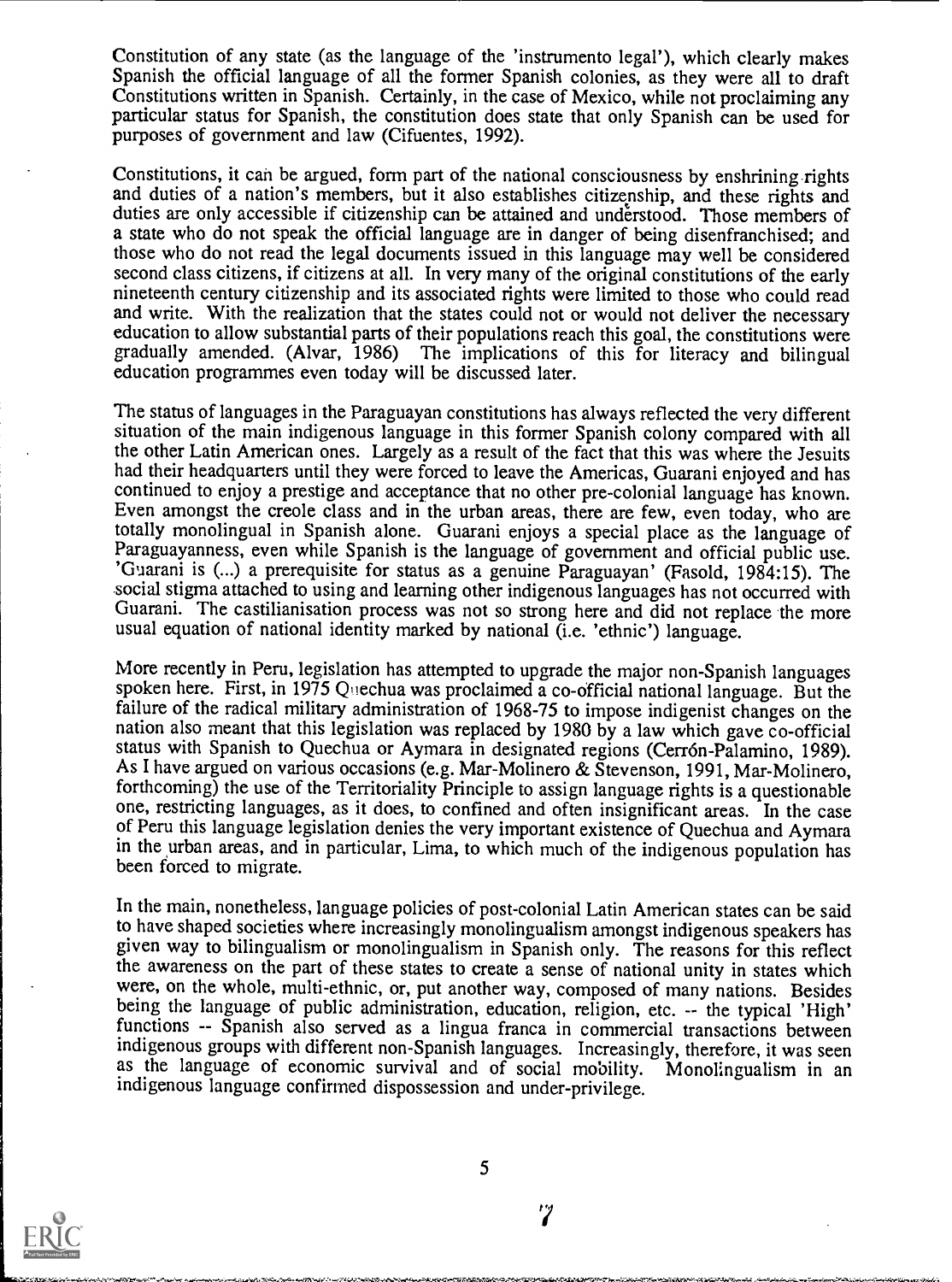By the twentieth century, then, it could be said that language had become a factor in creating national identity. Spanish was used, not as a marker of ethnicity, as a nation's soul, as proposed by the European Romantics, but as an imposed form of national unifier. In this sense the non-Spanish speaking communities of Latin America shared with the Catalans, the Basques and the Galicians the effects of a centralising linguistic policy aimed at legitimising one dominant language. Where the difference lies is with the fact that the non-Spanish speaking communities of Spain were, in numerical terms, minorities within the Spanish population. In Latin America communities who did not have Spanish as their mother tongue were very often the largest groups in their respective state (e.g. in Peru, Bolivia, and Guatemala). The description of 'minority group' is often used to refer to the indigenous groups because of their marginalised situati

### Modern Latin America

The pressure to learn and use Spanish throughout the former Spanish colonies has increased even more strongly throughout the twentieth century. The typical consequences of modernisation, slow though it has been to come to many parts of Latin America, is the main explanation. Internationalised economic markets advanced technological media and Internationalised economic markets, advanced technological media and communications and, especially, migration to urban areas has led to an increase in the need to learn Spanish. As development and modernisation produce major social changes, the ensuing marginalisation of large sections of Latin America's poor (often non-mother tongue speakers of Spanish) needs to be addressed through education and literacy programmes. However, these same programmes raise difficult questions about identity, and particularly national identity for those whose native culture is very different from the Westernised culture of most Latin American states' elites.

Up until well into this century the provision of education in Latin American states has generally been woeful. To some extent this was deliberate where the elites felt that an undereducated class -- mostly indigenous people -- provided a subservient and exploitable workforce. Even as provision improved, however, it often reflected the state's desire to mould its people into a 'proper' westernised culture and way of being. Education is always an important weapon in the business of con says,

It is important to stress the integrating and hegemony-creating functions of literacy provision through formal schooling. Especially with the transition from pre-industrial social orders based in rank and deference to the class societies of commercial and then factory capitalism, schooling became more and more a vital aspect of the maintenance of social stability, particularly during periods of massive, but often poorly understood, social and economic change. Many persons, most prominently social and economic leaders and social reformers, grasped the uses of schooling and the vehicle of literacy for the promotion of the values, attitudes, and habits considered essential to the maintenance of social order and the persistence of integration and cohesion. (Graff, in Maybin, 1994:160)

While the learning of Spanish was in the main through contact and necessity and not through schooling, as more education became available, its aim was certainly to assimilate all the population into westernised cultural value systems. Referring to educational programmes in Peru at the beginning of the century, Portocarrero (1992) writes.

The school taught the indigenous children that Peru was a Western and Christian country and that the *criollo* modernity represented the future. Simultaneously, it transmitted the belief that the indigenous culture was synonymous with a decrepit and backward world condemned to disappear, giving place to evolution and progress. For



6

 $\delta$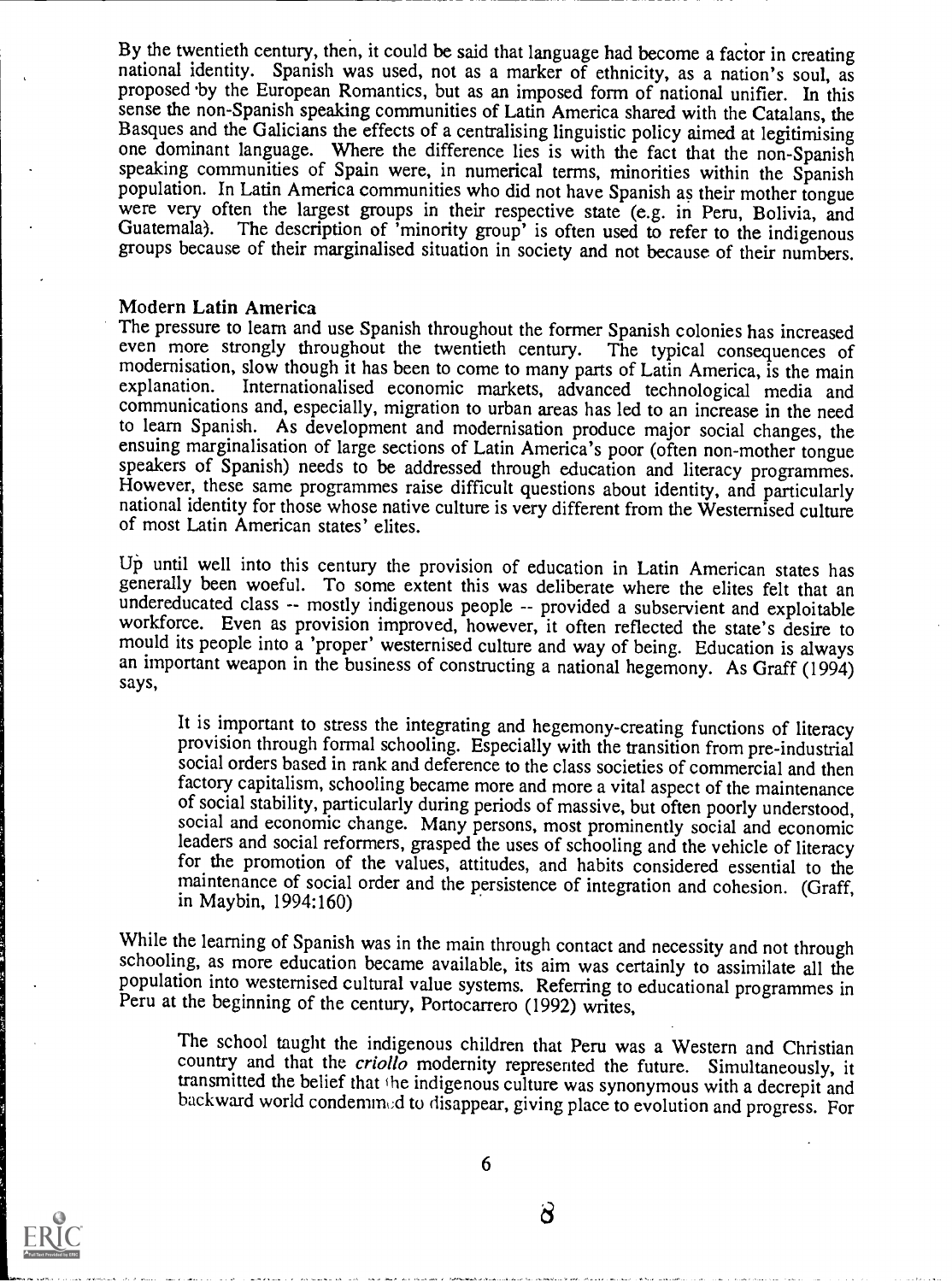the indigenous children, school was and still is a traumatic experience that humiliates them and where they learn to deny their culture and admire the culture of others. (Portocarrero, 1992: 74-73)

The Freirean notion of education as a form of 'banking' is appropriate here where the dominant cultural norms are 'deposited' in order to be 'cashed' as the child becomes an adult member of the society (e.g. Freire, 1972). While Freire was observing poor Portuguesespeaking, usually urban, Brazilians, his critique of the oppression created by education is just as valuable when looking at the range of Spanish-speaking Latin American societies. His own methods -- of developing a sociopolitical awareness through the use of dialogue and participation in the learning process -- have been used in many parts of Latin America when radical governments have wanted to reform and revolutionise the integration of their underprivileged classes into their societies. Even in countries who have not deliberately set out to sensitise learners to the political issues of the society around them, an awareness has nonetheless developed with increased knowledge and educational access. Again, talking about Peru in particular, Portocarrero describes a situation which has occurred in various places,

Education was [often] traditional in its methods and ethnocentric in its context but inadvertently subversive in its sociopolitical consequences. As education expanded, the school eroded the power of the traditional bosses and Andean feudalism. In some cases, teachers became agents of social mobilization. When students began to internalize their Peruvian identity, they also internalized the idea of having rights. (Portocarrero, 1992:76)

As we have seen already, literacy plays an important part in the construction of national identity in the relatively new states of Latin America, as issues of citizenship and legal rights are bound up with it. The modernisation of the late twentieth century has made this form of access to power even more important. And as Street (1994) has said 'the acquisition of a particular set of literacy practices, while clearly associated with particular cultural identities, may actually be a focus for transformation and challenge' (Street, in Maybin, 1994:142). Literacy programmes, and in particular those of the Freirean kind, can help previously disenfranchised groups both to become more integrated into the political processes of their society, and to be made more aware of their own identities. This may actually challenge some of their own values, such as, attitudes to the role of women. The experience of literacy campaigns in such places as Nicaragua, Chile and Bolivia have certainly demonstrated this.

Again, the issue of language, in the development of literacy and its relationship to identity, is important. The earliest forms of literacy programmes in Latin America could fairly be said to be indistinguishable from castilianisation programmes. The aim was to teach literacy in order to teach the indigenous population Spanish -- the language of the state. However, recent programmes have been more ambiguous about issues of language and literacy. Some, like the highly acclaimed Nicaraguan Sandinista literacy programme, had originally failed to see the important link between literacy-language-identity, and sought to teach literacy through only Spanish to groups for whom Spanish was not their mother tongue. The consequence of this mistake was near-disastrous, as the very policy of empowerment through literacy made these people more aware of their differences and therefore the lack of recognition of this from the central government. In other places, such as Ecuador and Bolivia, literacy was promoted through indigenous languages (see Archer and Costello 1990), but raised other difficult questions. Westernised literacy concepts are based, of course, on a written tradition; does this make sense for languages with entirely oral traditions? Will these peoples ever have need to read or write in their non-Spanish languages? Certainly there is little or no written literature, no newspapers or instructions on food packages or medicines in their languages. The argument is that with literacy they would begin to write and read in their own languages,



7

<u>J</u>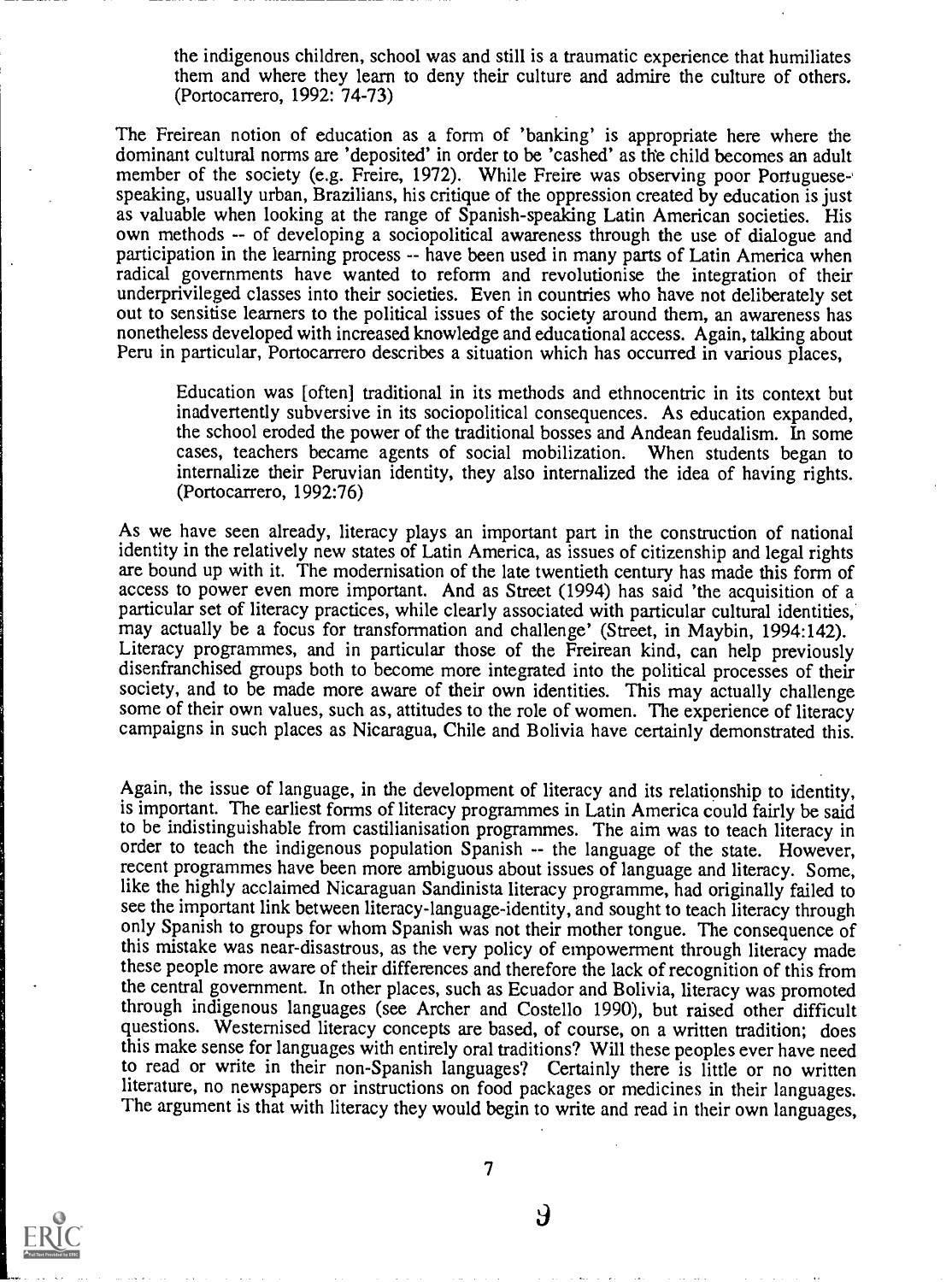and certainly a factor in this is the enormous migration of indigenous people to the cities. Will they use their native languages for urban, Western ways? Keeping in contact with their families in rural areas had led to the need to write letters (and to have them read). Is this a possible motive for increasing literacy in indigenous languages,  $\epsilon$ : does one assume that eventually modem technology in the form of telephones will make this unnecessary before it has really happened? Certainly a new form of literacy which has played a major role in positive attitudes towards using and favouring indigenous languages has been in areas where radio broadcasting in these languages has become an important form of communication. (For the example of Guatemala, see Archer & Costello, 1990) As the division between urban and rural life becomes more blurred, with the inevitable expansion of modern technological forms of communications and transportation, such media as radio and television (even computers) will increasingly challenge reading/writing literacies. It may well be that the oral traditions of much of Latin America's indigenous population is more suited to these forms of literacy than the traditional forms of reading and writing. As Graff (1994) writes,

The past misconstrual of the meanings and contributions of literacy are rooted in the ideological origins of Western society. Expectations and assumptions of the primacy and priority of literacy and print for society and individual, the necessity of 'functional' skills for survival (whatever they might be), or the mass condition of literacy as an index of the condition of civilization -- all have been guiding assumptions that have obscured a deeper, more grounded understanding of the complexities of literacy. (Graff, in Maybin, 1994:151)

The literacy programmes, however, have shown that in terms of these 'functional' skills, insuch places as Guatemala and Bolivia, that the indigenous population want to learn through Spanish, the language they perceive as the vehicle of social mobility and access to power structures. The desire and need to be part of the political system around them, even where this may mean adopting certain culturally of Latin America's dispossessed indigenous people. Bilingual education programmes which allow for proper parallel treatment of both languages and cultures is clearly an ideal objective that could help to satisfy the need both to have access through the knowledge of Spanish, and to maintain the indigenous mother tongue and cultural baggage. Examples of good practiee in this respect are few and far between -- notably in parts of Mexico -- and have tended instead to be simply assimilationist programmes aimed at transferring the learner at the earliest stage from their mother tongue to a nomolingual programme in Spanish.

The recent events and uprising in Chiapas in Mexico illustrates the alienation that the indiguenous populations can feel only too clearly. In an article for a Spanish magazine the well-known Mexican writer Carlos Fuentes writes of the Chiapas situation:

El pueblo de Chiapas se ha dado cuenta de la inminencia de un terrible cambio. Durante siglos, los chiapanecos han sido explotados. Pero durante el milenio que se inicia, solo serán marginados. Creo que prefieren ser explotados que marginados, olvidados, abandonados al azar y a la muerte, bajo el esquema tecnocrático de una aldea global integrada. (Fuentes, 1994:56)<sup>2</sup>

Fuentes is referring to the global trend which is putting pressures on, discrete national boundaries. As economic, cultural and technological marketplaces go beyond national



8

The people of Chiapas have realised the imminence of a terrible change. For centuries these people have been exploited. But in the millennium which is starting, thcy will only be marginalised. I think that they would rather be exploited than marginalised, forgotten, abandoned to fortune and to death, under the technocratic scheme of an integrated global village.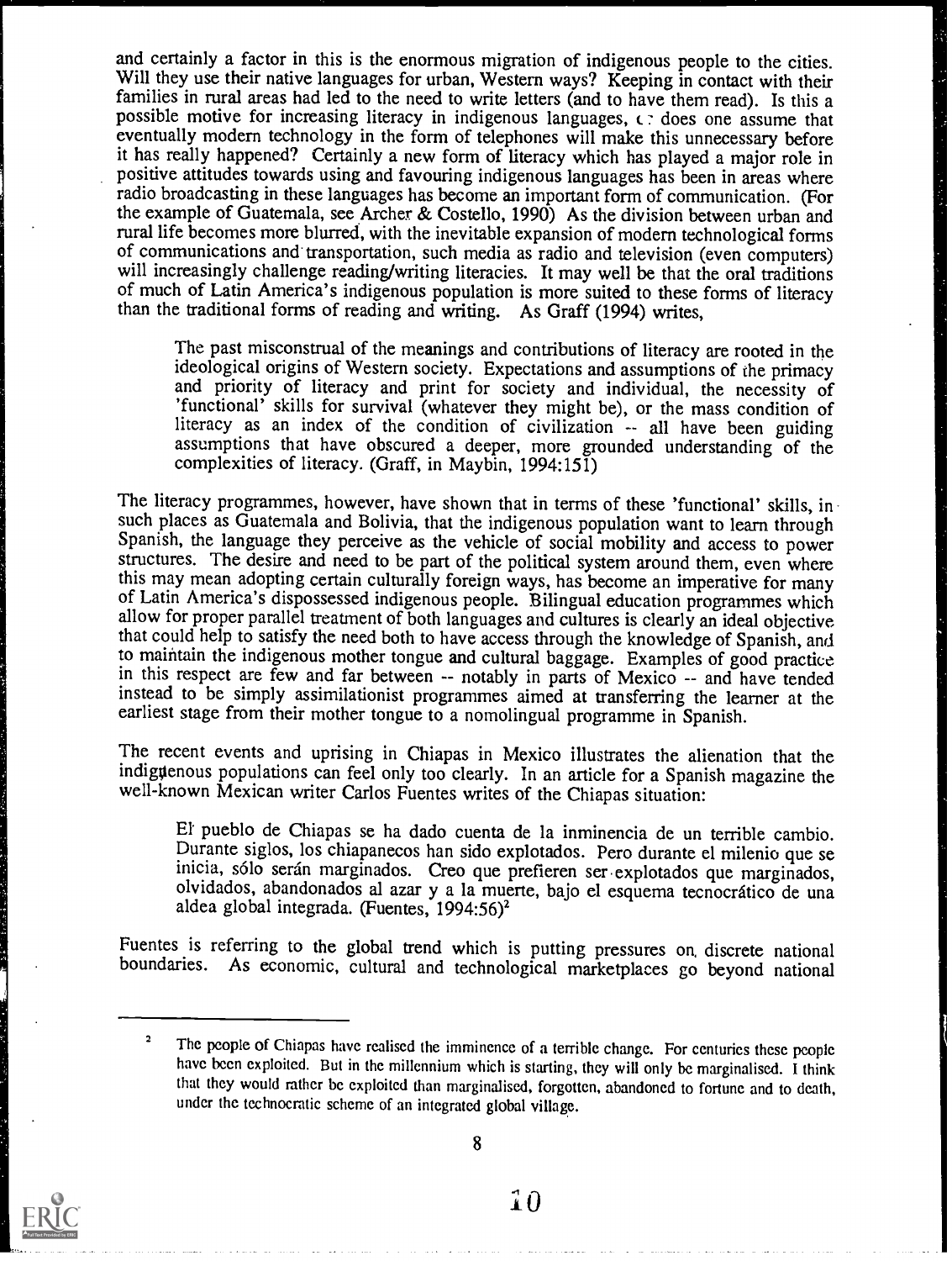frontiers, so too do linguistic demarcations, as can be seen with the expansion and domination of English as a world language too. Spanish is also a world language, and as we have seen has only ever been partially tied down to specific national identities in Latin America. There have been attempts to distinguish the Spanish of, say, Mexico as sufficiently different from anywhere else as to call it 'mexicano'. Many of the Latin American states have their own Language Academies (loosely linked to Spain's Royal Academy). Certainly different identifying accents and vocabulary uses have developed in the various Latin American states, but neither these nor the Spanish of Spain has ceased to be manifestly recognisable and comprehensible as part of one and the same language. And this shared language has led to moves, paralleling those seen generally in the global village scenario, to forge a supranational identity of pan-hispanidad amongst these Spanish speakers. The present Comunidad Iberoamericana de Naciones is seen by some as a counterweight to the economic and cultural influence of the United States, or to the emerging European Union. Spain's exact role in this is ambiguous, and it may well be that finally the Latin American states do really throw off the yoke of European influence and exclude Spain from this union.

Such a supra-national organisation seeks homogeneity and serves to emphasise the similarities between the states which are largely those of the legacy of European colonizers: their political and economic values, religion, culture, and language. It is small wonder that the indigenous groups feel as marginalised as ever, the difference is that modern technological media, such as television, has made it much easier for them to appreciate the inequalities. This knowledge is a small step forward in the empowerment of the indigenous and underprivileged in Latin America, full provision of education, literacy and political rights would properly recognise their role in the construction of the Latin American nations' identity rather than the previous crude attempts to assimilate and thereby annihilate their cultural identities. To construct this truly multicultural society there is a need for a far greater awareness of the role of language and its complicated relationship with national identity.

### REFERENCES

Alvar, Manuel (1986) Hombre, Etnia, Estado: Actitudes Linguisticas en Hispanoamérica Madrid: Gredos.

Anderson, Benedict (1983) Imagined Communities: Reflections on the Origin and Spread of Nationalism London: Vergo.

Archer, David & Costello, Patrick (eds) (1990) Literacy and Power: the Latin American Battleground London: Earthscan Publications Ltd.

Campos Carr, Irene (1990) 'The Politics of Literacy in Latin America' Convergence Vo.1 XXIII, no. 2, pp 50-65.

Cerrón-Palamino, Rodolfo (1989) 'Language Policy in Peru: a Historical Overview' International Journal of the Sociology of Language No. 77, pp 12-33

Cifuentes, Barbara (1992) 'Language Policy in Mexico' International Journal of the Sociology of Language No. 96, pp 9-17

Coulmas, Florian (ed) (1990) Spanish in the USA: New Quandaries and Perspectives International Journal of the Sociology of Language Vol. 84

Diez, M., Morales, F., & Sabin, A. (1980) Las Lenguas de España Madrid: Ministerio de Educación.



9

i 1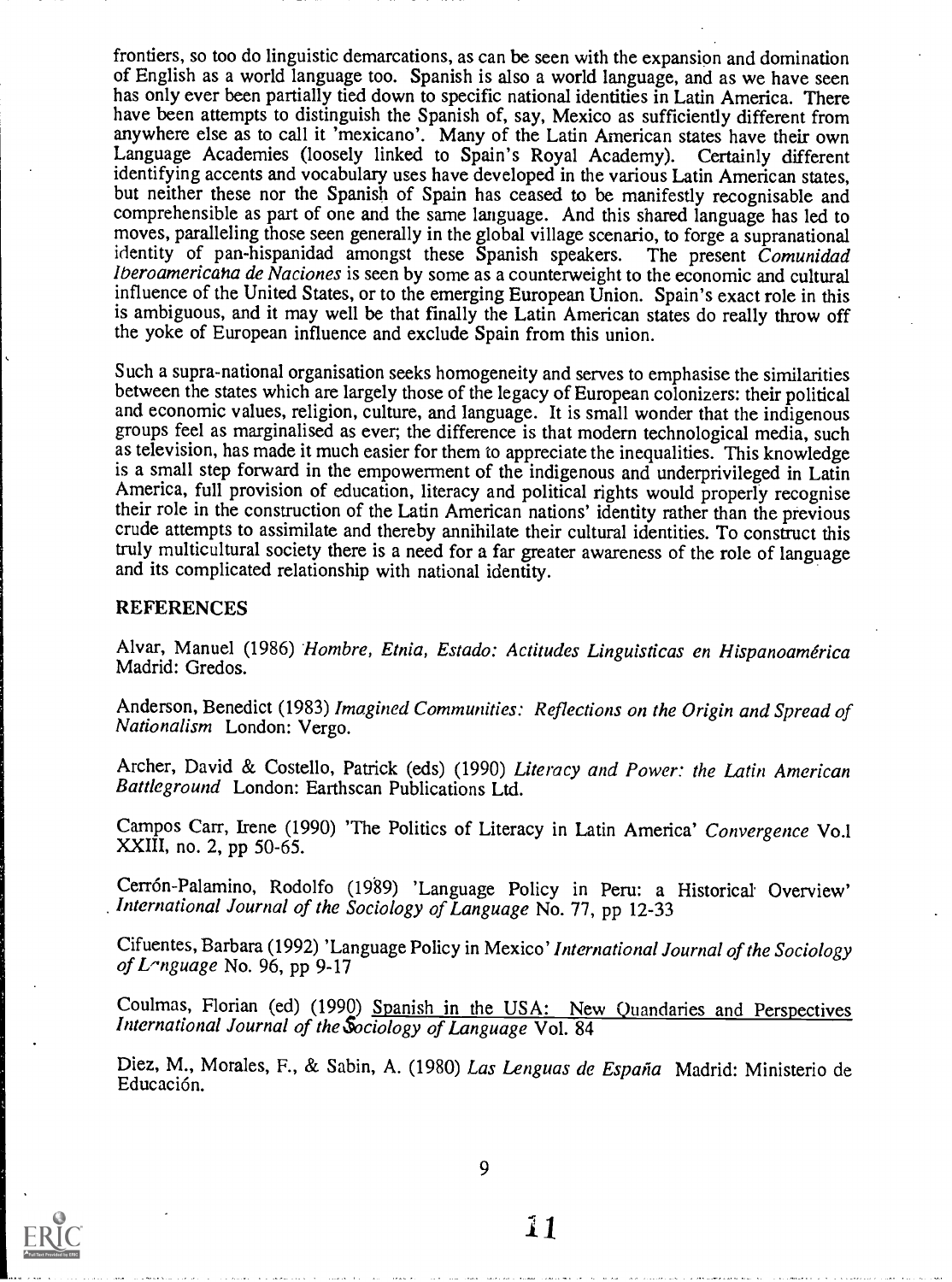Fasold, Ralph (1984) The Sociolinguistics of Society Oxford: Blackwell.

Freire, Paulo (1972) The Pedagogy of the Oppressed Harmondsworth: Penguin

Fuentes, Carlos (1994) 'México: Año Cero' Cambio 16 No. 1164, pp 54-58

Graff, Harvey (1994) 'The Legacies of Literacy' In Maybin (1994), pp 151-168

Heath, Shirley Brice (1972) Telling Tongues: Language Policy in Mexico, Colony to Nation New York: Teachers' College Press.

Lynch, John (1973) The Spanish American Revolutions 1808-1826 London: Weidenfield & Nicolson.

Mar-Molinero, Clare (Forthcoming) 'Linguistic Nationalism and Language Minority Groups in the 'New' Europe' Journal of Multilingual and Multicultural Development

Mar-Molinero, Clare & Stevenson, Patrick (1991) 'Language, Geography and Politics: the 'Territorial Imperative' Debate in the European Context' Language Problems and Language Planning Vol. 15, No. 2, pp 162-177.

Maybin, Janet (ed) (1994) Language and Literacy in Social Practice Clevedon: Multilingual Matters / Open University

Portocarrero, Gonzálo (1992) 'Peru: Education for National Identity -- Ethnicity and Andean Nationalism' In Morales-Górnez, Daniel A & Torres, Carlos Alberto (1992) Education, Policy and Social Change: Experiences from Latin America Westport: Praeger, pp 69-82.

Stre t, Brian (1994) 'Cross-cultural Perspectives on Literacy' In Maybin (1994), pp 139-151

Vélez, Jorge A. & Schweers, C. William ((1993) 'A US Colony at a Linguistic Crossroads: The Decision to Make Spanish the Official Language of Puerto Rico'. Language Problems and Language Planning Vol. 17, No. 2, pp 117-139

## NOTES<sub>1</sub>

The terms 'Spanish' or 'Castilian' are used interchangeably here. However, parts of the Spanishspeaking world do use them differently, and there have been interesting studies undertaken to investigate the significance of these different uses and the attitudes that they entail (see, especially, Alvar, 1986: chapter 3).



10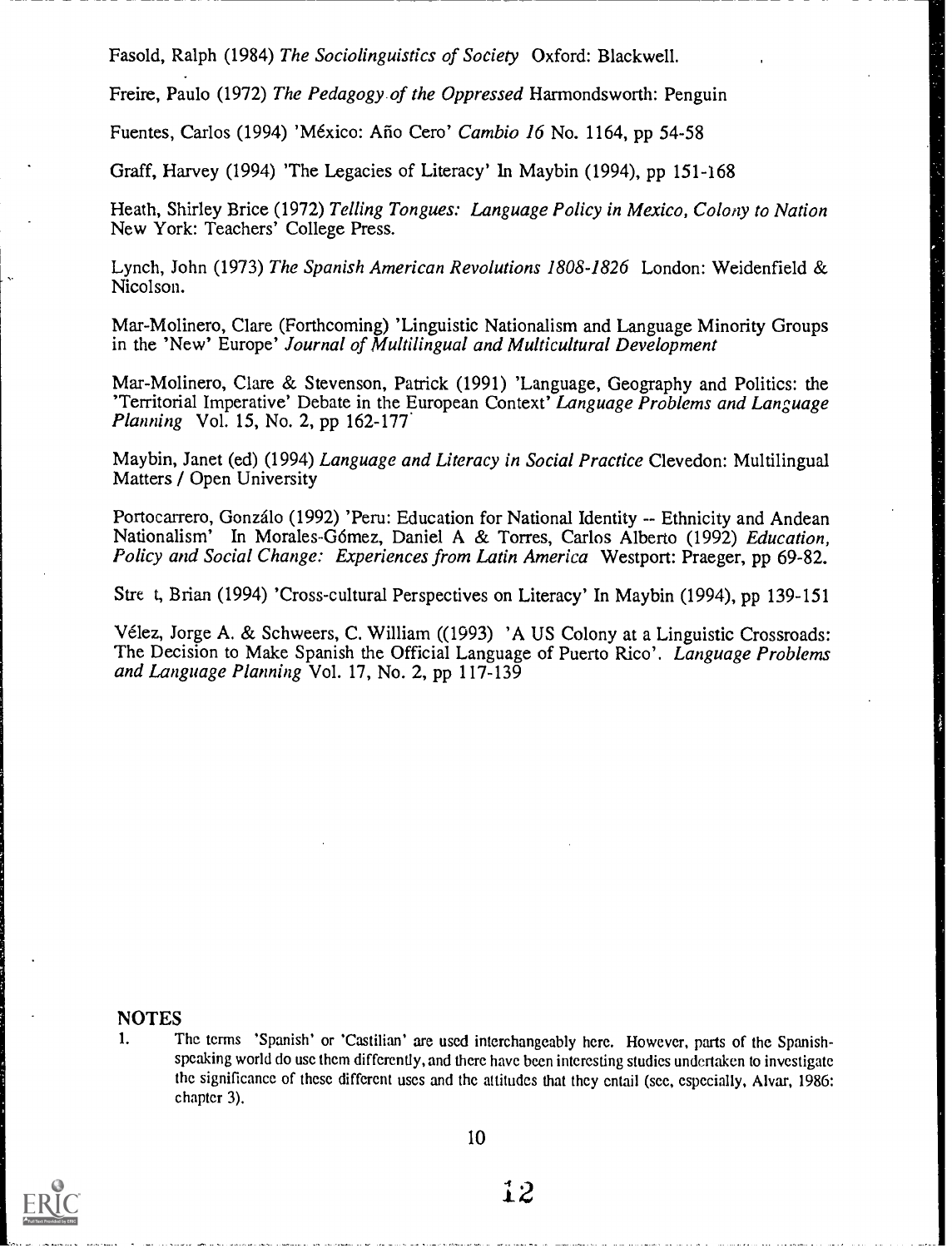2. For an overview of the *Hispanics* in the U.S. see, e.g., Coulmas, 1990. A good summary of the situation of Spanish in Puerto Rico is provided in Vélez & Schweers, 1993.

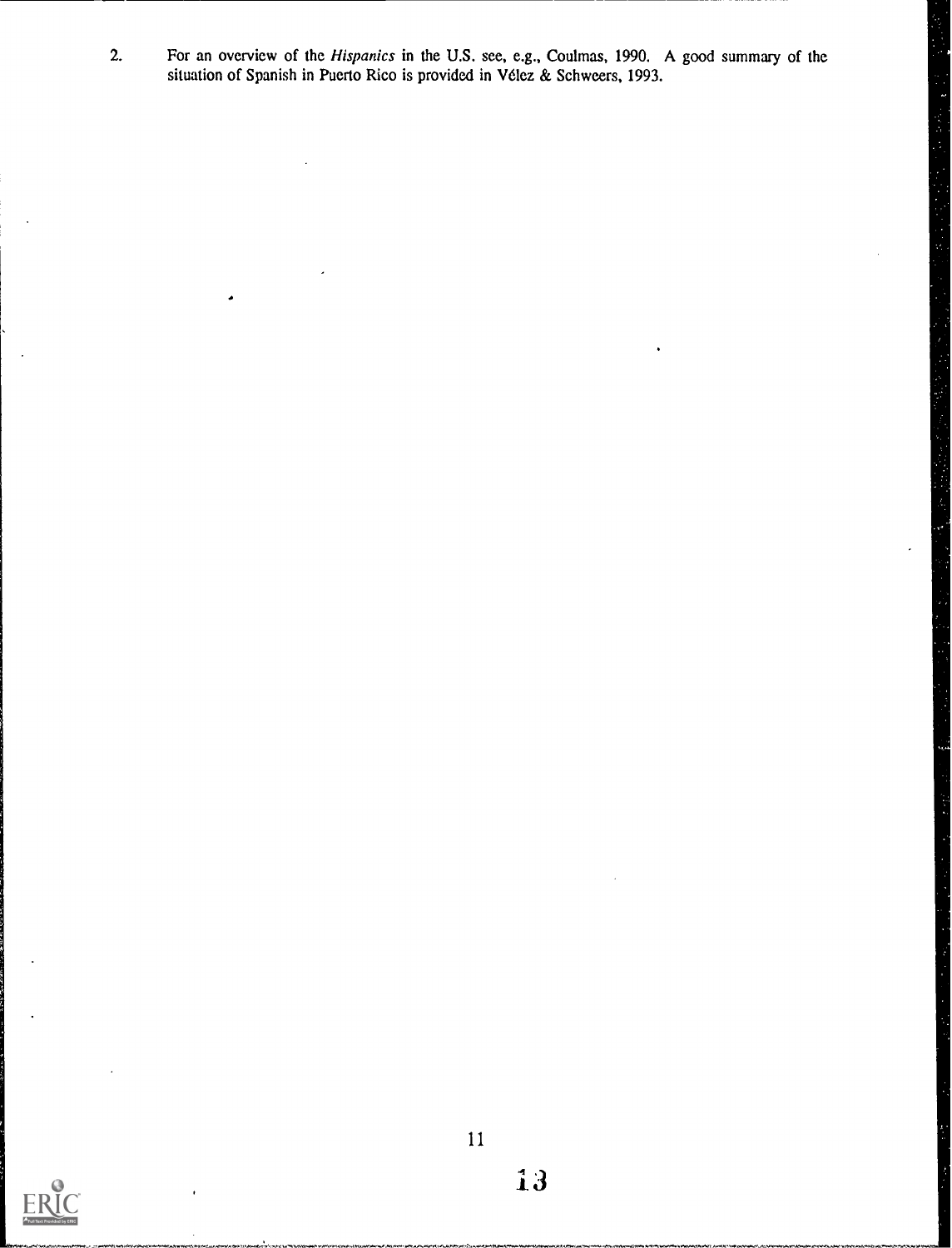CENTRE FOR LANGUAGE IN EDUCATION OCCASIONAL PAPERS are a series of simply produced papers for informal circulation. Appearance in this series does not preclude subsequent publication, either in CLE Working Papers or elsewhere. Authors will welcome comments or responses from any reader.

Occasional Papers so far published:

- 1. An Introduction to Research in Language in Education -Christopher Brumfit & Rosamond Mitchell July 1990
- 2. Developing the Reading Curriculum John Taylor August 1990
- 3. Evaluation of First Version of the "Language. Communication and Media" Unit on the PGCE - Kamana Tshibengabo & Christopher Brumfit November 1990
- 4. Studying Media Audiences  $-$  Andrew Hart March 1991  $\cdot$
- 5. Task-based Language Learning with Computers Christa McCormick July 1991
- 6. "Playful Aloof": Using Personal Construct Theory as a Measure of Interpersonal Affect in Native Speaker/ Non-native Speaker  $Conversion - Simon Williams$  January 1992
- 7. Evaluation of the Basingstoke Primary Schools Language awareness Project: 1990-91, Final Report -Rosamond Mitchell, Cynthia Martin, Mike Grenfell January 1992
- 8. Learner Strategies in the Secondary School Classroom Michael Grenfell & Vee Harris May 1992
- 9. Ecologia: Language Students and their Lecturer in a New Learning Environment - Alison Piper September 1992
- 10. Languages in the University of Southampton: a Report on the Language Audit Carried out by the Director of the Language Centre in 1991 -<br>Alison Piper September 1992 September 1992
- 11. Models of Media Education: a Study of Secondary English Teachers Teaching Media. Part 1: Overview - Andrew Hart & Tony Benson December 1992
- 12. Models of Media Educatjon: a Study of Secondary English Teachers Teaching Media. Part 2: Profiles and Lessons - Andrew Hart & Tony Benson April 1993
- 13. Reading and Teaching Literature Michael Benton January 1993
- 14. Literature Teaching and the National Curriculum Michael Benton October 1993
- 15. Reader Response Criticism in Children's Literature Michael Benton October 1993
- 16. The Caen Primary School Foreign Language Learning Project -Michael Grenfell December 1993



vde,4